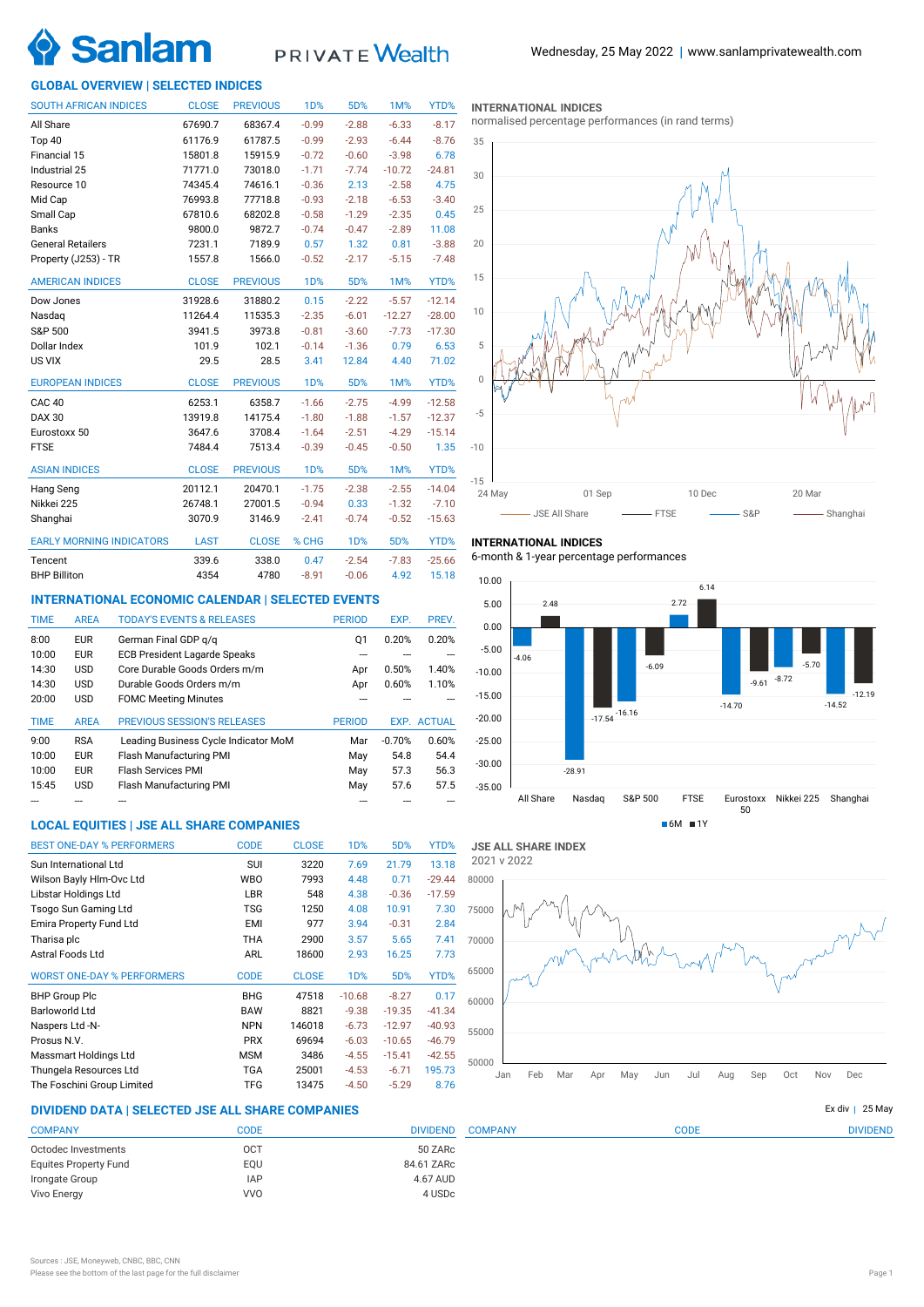| <b>COMPANY</b>                      | <b>CLOSE</b> | <b>PREVIOUS</b> | 1D%      | 5D%      | 1M%      | YTD%     |
|-------------------------------------|--------------|-----------------|----------|----------|----------|----------|
| Absa Group                          | 16709        | 16839           | $-0.77$  | $-0.38$  | 0.63     | 9.53     |
| Anglo                               | 71797        | 72344           | $-0.76$  | 3.63     | 2.06     | 10.17    |
| Angloplat                           | 158771       | 160000          | $-0.77$  | $-1.63$  | $-10.02$ | $-12.61$ |
| Anglo Gold Ashanti                  | 28212        | 27988           | 0.80     | 1.42     | $-14.18$ | $-14.17$ |
| Anheuser-Busch Inbev                | 86233        | 86468           | $-0.27$  | $-5.31$  | $-8.11$  | $-10.42$ |
| <b>Bhp Group Plc</b>                | 47518        | 53200           | $-10.68$ | $-8.27$  | $-12.17$ | 0.17     |
| <b>Bid Corp</b>                     | 31890        | 32197           | $-0.95$  | $-2.49$  | $-3.36$  | $-2.31$  |
| <b>British American Tobacco Plo</b> | 68404        | 68542           | $-0.20$  | $-1.61$  | 1.84     | 16.75    |
| Compagnie Financiere                | 15143        | 15036           | 0.71     | $-13.16$ | $-21.07$ | $-37.26$ |
| Capitec                             | 210000       | 212600          | $-1.22$  | $-2.73$  | $-2.04$  | 2.95     |
| Discovery                           | 13854        | 14127           | $-1.93$  | $-0.32$  | $-15.83$ | $-3.50$  |
| Firstrand                           | 6738         | 6810            | $-1.06$  | $-0.63$  | $-3.15$  | 10.82    |
| Goldfields                          | 18353        | 18284           | 0.38     | 2.67     | $-14.31$ | 5.39     |
| Glencore Plc                        | 10398        | 10124           | 2.71     | 5.52     | 8.53     | 28.13    |
| Implats                             | 20315        | 20602           | $-1.39$  | 2.03     | $-0.22$  | $-9.71$  |
| Kumba Iron Ore                      | 52465        | 52675           | $-0.40$  | 2.60     | 3.54     | 14.03    |
| Mondi Plc                           | 29476        | 29383           | 0.32     | $-4.92$  | $-2.52$  | $-25.41$ |
| Mtn Group                           | 16304        | 16800           | $-2.95$  | $-2.69$  | $-5.76$  | $-4.49$  |
| Naspers-N                           | 146018       | 156561          | $-6.73$  | $-12.97$ | $-3.12$  | $-40.93$ |
| Prosus Nv                           | 69694        | 74165           | $-6.03$  | $-10.65$ | $-5.62$  | $-46.79$ |
| Stanbank                            | 16180        | 16246           | $-0.41$  | $-0.89$  | $-5.35$  | 15.56    |
| Shoprite                            | 20616        | 20864           | $-1.19$  | $-5.32$  | $-13.73$ | $-1.30$  |
| Sanlam                              | 6381         | 6406            | $-0.39$  | 1.46     | $-7.87$  | 7.50     |
| Sasol                               | 39102        | 39055           | 0.12     | $-1.22$  | 2.48     | 50.97    |
| Sibanye Stillwater                  | 4771         | 4814            | $-0.89$  | $-0.98$  | $-15.81$ | $-2.83$  |
| Vodacom Group                       | 14523        | 14605           | $-0.56$  | 0.55     | $-3.38$  | 7.88     |

#### **LOCAL INDICES**

1-year & 3-year percentage performances



 $1Y = 3Y$ 

# **EXPECTED COMPANY REPORTING SCHEDULE**

| <b>COMPANY</b>            | <b>CODE</b> | <b>RELEASE</b> | <b>DATE</b>    |
|---------------------------|-------------|----------------|----------------|
| Spar                      | <b>SPP</b>  |                | Interim 25 May |
| <b>Reinet Investments</b> | <b>RNI</b>  |                | Final 25 May   |
| <b>RFG Holdings</b>       | <b>RFG</b>  |                | Interim 25 May |
| Mediclinic                | MEI         |                | Final 25 May   |
| <b>Tiger Brands</b>       | TBS         | Interim        | 25 Mav         |

# **BANK AND OTHER SELECTED PREFERENCE SHARES**

| <b>COMPANY</b>        | <b>CODE</b> | <b>CLOSE</b> | <b>CLEAN YIELD</b> | APPROX. NXT. LDT |
|-----------------------|-------------|--------------|--------------------|------------------|
| Investec Limited      | <b>INPR</b> | 9250         | 7.18               | 08 Jun '21       |
| <b>Standard Bank</b>  | <b>SBPP</b> | 9056         | 6.98               | 06 Sep '22       |
| <b>Firstrand Bank</b> | <b>FSRP</b> | 9438         | 6.76               | 24 Aug '22       |
| Absa                  | ABSP        | 86400        | 7.05               | 14 Sep '22       |
| Capitec               | CPIP        | 10999        | 5.82               | 14 Sep '22       |
| Grindrod              | GNDP        | 8700         | 8.71               | 20 Sep '22       |
| Netcare               | <b>NTCP</b> | 8300         | 7.23               | 02 Nov '22       |
| Discovery             | <b>DSBP</b> | 9612         | 8.36               | 20 Sep '22       |
| Invicta               | <b>IVTP</b> | 8700         | 9.06               | 23 Nov '22       |

## SELECTED HEADLINES

On the Johannesburg Stock Exchange (JSE), both the All-Share index and the blue-chip Top 40 index closed down about 1% each at 67,691 and 61,177 points, respectively, weighed down by tech companies. Tech stocks including index heavyweight Naspers closed down over 6.7%, while its subsidiary Prosus NV ended down over 6%, mirroring the fall in Wall Street's main indices, which saw several social media and internet stocks slump after Snap's weak earnings forecast. A South African business cycle indicator released on Tuesday morning increased 0.5% month-on-month in March, according to central bank statistics, down from 3% in February, in an otherwise light week for domestic data.



# **SENS ANNOUNCEMENTS**

SELECTED HEADLINES

#### **BYTES TECHNOLOGY GROUP PLC – Audited preliminary results for the year ended 28 February 2022**

Gross invoiced income increased 26.1% to £1,208.1 million (FY21: £958.1 million), with growth spread across all areas of the business – software, hardware and services – as corporate client demand strengthened alongside continued growth from public sector customers. Revenue increased 13.8% to £447.9 million (FY21: £393.6 million). Gross profit growth of 19.9% to £107.4 million (FY21: £89.6 million), reflected strong customer acquisition trends across both public and private sectors and increasing gross profit per customer. Gross margin % has increased to 24.0% (FY21: 22.8%) in line with growth in gross profit exceeding growth in revenue. Operating profit increased 57.0% to £42.2 million (FY21: £26.8 million); noting that FY21 included one-off IPO costs of £8.1 million, whilst FY22 has an increased share-based payment charge compared to FY21. Adjusted operating profit which, due to the above, is a better measure of underlying profitability increased by 23.6% to £46.3 million (FY21: £37.5 million). Cash at the year-end was £67.1m (FY21: £20.7m) reflecting the growth in profit and the high cash conversion rate of 131.9% (FY21: 130.7%). Earnings per share increased 61.0% to 13.72 pence (FY21: 8.52 pence). Adjusted earnings per share increased 18.3% to 15.46 pence (FY21: 13.07 pence), which the Board believes is a more representative measure than basic earnings per share as it removed the impact of last year's IPO costs, amortisation of purchased intangibles and share-based payment charges. The Board is pleased to propose a final dividend of 4.2 pence per share and a special dividend of 6.2 pence per share, which if approved by shareholders will both be paid on 12 August 2022 to shareholders on the register as at 29 July  $2022$ 

#### Move | 2.4% Open | 8814c Close | 8669c High | 8952c Low | 8495c

### **DATATEC LIMITED – Provisional audited results for year ended 28 February 2022**

From an operational perspective, the Group achieved a strong performance in the year ended 28 February 2022 ('FY22') as it continued to benefit from increased networking, cloud usage and cyber security trends. Datatec's positioning enabled all divisions to deliver robust revenue and profit growth. Overall, the Group's businesses have successfully repositioned away from many forms of traditional hardware to software, subscriptions and services with growing annuity revenue. The Group continues to focus on supporting the digitisation trends and the requirements for increased cyber security. The Group's policy is to maintain a three times cover relative to underlying\* earnings when declaring ordinary dividends. Accordingly, the Board has declared a final dividend for FY22 of 111 RSA cents per share equivalent to 7 US cents per share, in total US\$15 million, with the customary form of a cash dividend with a scrip distribution alternative. All divisions delivered solid performances with strong revenue and bottom-line growth. This is despite South America suffering most from supply chain constraints. Group revenue was US\$4.6 billion in FY22, up by 12.8% on the US\$4.1 billion revenue recorded in FY21. (In constant currency, Group revenue increased by 11.8%). The Group's gross margin in FY22 was 16.6% compared to 16.8% in FY21. Gross profit was US\$770.4 million (FY21: US\$690.5 million). Overall operating costs were US\$615.9 million (FY21: US\$571.9 million). Restructuring costs of US\$22.4 million were included in the prior period relating to fundamental reorganisations and Covid-19-related restructuring. There were no such restructuring costs in FY22. Operating costs included US\$1.9 million of foreign exchange gains (FY21: losses of US\$7.9 million). Foreign exchange gains consisted of unrealised foreign exchange gains of US\$0.5 million (FY21 losses: US\$0.3 million) and realised foreign exchange gains of US\$1.4 million (FY21: losses US\$7.6 million). Unrealised foreign exchange differences are excluded from underlying\* earnings per share. EBITDA was US\$154.5 million (FY21: US\$118.6 million) an increase of 30% and EBITDA margin was 3.3% (FY21: 2.9%).

## **Move | -3.28% Open | 4030c Close | 3889c High | 4130c Low | 3836c**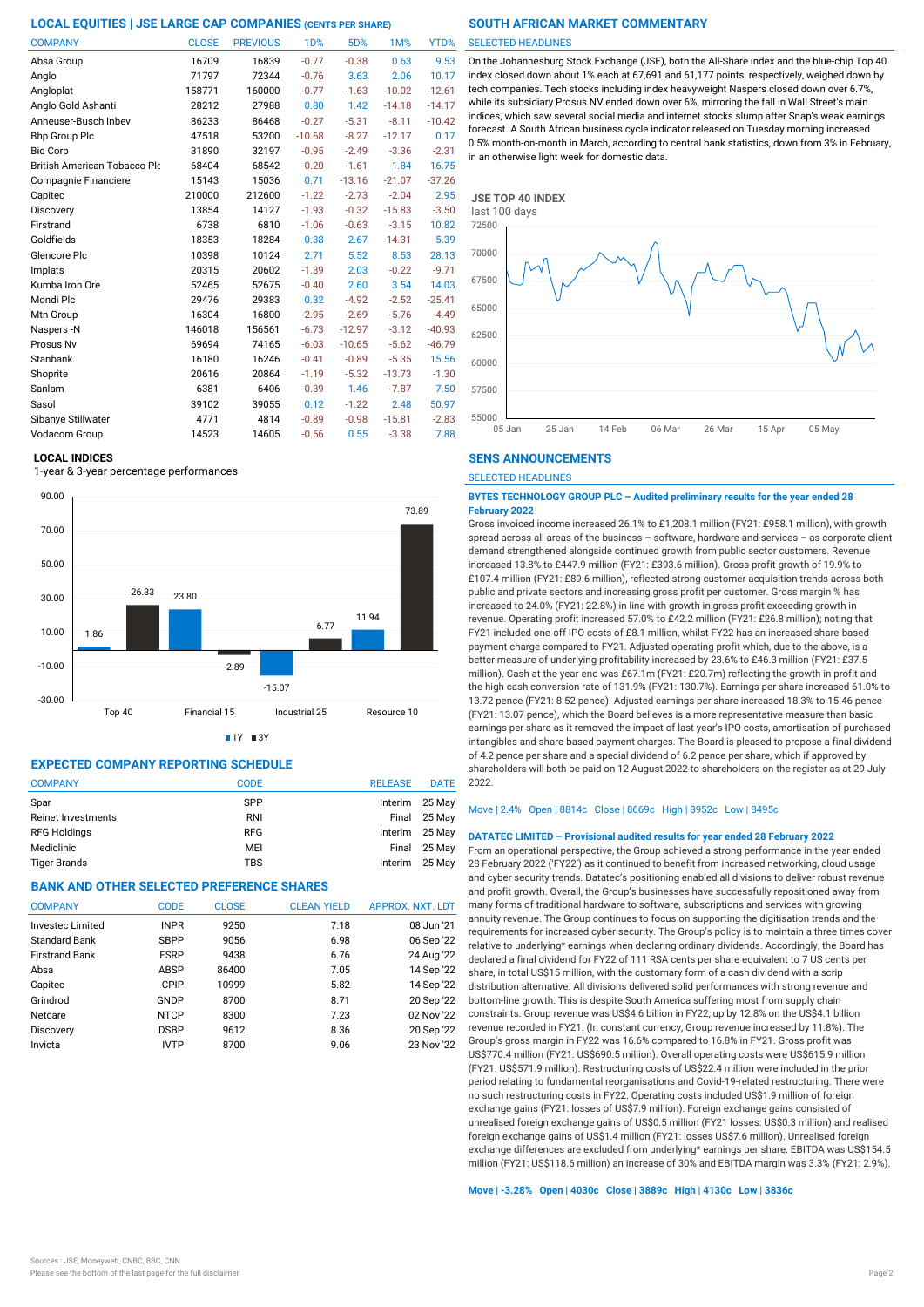**LOCAL EQUITIES | JSE MID CAP COMPANIES (CENTS PER SHARE) LOCAL EQUITIES | JSE SMALL CAP COMPANIES (CENTS PER SHARE)**

| <b>COMPANY</b>            | <b>CODE</b>     | <b>CLOSE</b> | <b>PREVIOUS</b> | 1 <sub>D</sub> % | 1M%                 | YTD%     | <b>COMPANY</b>               | <b>CODE</b>      | <b>CLOSE</b> | <b>PREVIOUS</b> | 1 <sub>D</sub> % | 1M%      | YTD%     |
|---------------------------|-----------------|--------------|-----------------|------------------|---------------------|----------|------------------------------|------------------|--------------|-----------------|------------------|----------|----------|
| Aspen                     | <b>APN</b>      | 15622        | 15727           | $-0.67$          | $-11.01$            | $-30.40$ | Advtech                      | ADH              | 1787         | 1764            | 1.30             | 2.88     | 1.65     |
| African Rainbow           | ARI             | 24756        | 24862           | $-0.43$          | 2.08                | 7.07     | Altron                       | <b>AEL</b>       | 965          | 970             | $-0.52$          | 22.62    | 5.46     |
| Avi                       | AVI             | 6287         | 6378            | $-1.43$          | $-8.35$             | $-14.93$ | Aeci                         | <b>AFE</b>       | 10050        | 10125           | $-0.74$          | 0.50     | $-10.27$ |
| Barworld                  | <b>BAW</b>      | 8821         | 9734            | $-9.38$          | $-23.73$            | $-41.34$ | Alexander Forbes             | AFH              | 419          | 425             | $-1.41$          | $-6.05$  | $-6.68$  |
| <b>Bidvest Group</b>      | <b>BVT</b>      | 19825        | 20358           | $-2.62$          | $-10.12$            | 4.65     | Afrimat                      | AFT              | 5806         | 5800            | 0.10             | $-12.77$ | 1.10     |
| Capco                     | CCO             | 3058         | 3085            | $-0.88$          | $-5.27$             | $-15.59$ | Arrowhead Prop               | AHB              | 302          | 305             | $-0.98$          | $-9.04$  | $-28.94$ |
| Clicks Group              | CLS             | 29152        | 28997           | 0.53             | $-8.03$             | $-7.61$  | African Rainbow Cap.         | AIL              | 665          | 660             | 0.76             | 1.22     | $-2.21$  |
| Coronation                | <b>CML</b>      | 3757         | 3714            | 1.16             | $-10.46$            | $-28.49$ | Adcock Ingram                | AIP              | 5200         | 5223            | $-0.44$          | $-2.29$  | 3.07     |
| Dis-Chem                  | <b>DCP</b>      | 3515         | 3434            | 2.36             | $-6.62$             | $-0.76$  | Astral                       | ARL              | 18600        | 18071           | 2.93             | 27.97    | 7.73     |
| Distell Group             | <b>DGH</b>      | 17326        | 17190           | 0.79             | 0.15                | 2.64     | Attacq                       | ATT              | 608          | 622             | $-2.25$          | $-13.39$ | $-23.90$ |
| Drdgold                   | <b>DRD</b>      | 1069         | 1059            | 0.94             | $-20.87$            | $-19.02$ | <b>Brait</b>                 | <b>BAT</b>       | 399          | 394             | 1.27             | $-1.97$  | $-11.73$ |
| Exxaro Resources          | <b>EXX</b>      | 21309        | 21304           | 0.02             | $-3.00$             | 39.39    | <b>Blue Label Telecoms</b>   | <b>BLU</b>       | 473          | 470             | 0.64             | $-15.54$ | $-7.07$  |
| Fortress Reit A           | FFA             | 1162         | 1181            | $-1.61$          | $-6.82$             | $-7.04$  | <b>Bytes Technology</b>      | <b>BYI</b>       | 8669         | 8466            | 2.40             | $-13.31$ | $-28.97$ |
| Fortress Reit B           | FFB             | 385          | 390             | $-1.28$          | 11.59               | 18.46    | <b>City Lodge Hotels</b>     | <b>CLH</b>       | 421          | 435             | $-3.22$          | $-12.84$ | $-22.18$ |
| Growthpoint               | GRT             | 1363         | 1369            | $-0.44$          | $-2.64$             | $-11.32$ | Curro                        | COH              | 973          | 997             | $-2.41$          | $-7.07$  | $-21.85$ |
|                           | <b>HAR</b>      | 5758         | 5699            | 1.04             |                     | $-13.54$ | Cashbuild                    | <b>CSB</b>       | 26300        | 26850           | $-2.05$          | $-4.21$  | 0.77     |
| Harmony Gold              | <b>INL</b>      | 9701         | 9664            | 0.38             | $-12.47$<br>$-2.13$ | 10.81    | Datatec                      | <b>DTC</b>       | 3889         | 4021            | $-3.28$          | 0.67     | 1.01     |
| Investec                  |                 |              |                 |                  |                     |          |                              |                  |              |                 |                  |          |          |
| Investec                  | <b>INP</b>      | 9600         | 9500            | 1.05             | $-0.79$             | 10.74    | Emira                        | <b>EMI</b>       | 977          | 940             | 3.94             | $-8.52$  | 2.84     |
| Italtile                  | <b>ITE</b>      | 1490         | 1495            | $-0.33$          | $-11.78$            | $-11.31$ | Epp N.V                      | EPP              | 1236         | 1236            | 0.00             | 0.00     | 5.19     |
| Libhold                   | LBH             | 10422        | 10422           | 0.00             | 0.00                | 10.24    | <b>Equites Property Fund</b> | EQU              | 1940         | 1941            | $-0.05$          | $-10.10$ | $-15.62$ |
| Life Healthcare           | <b>LHC</b>      | 1841         | 1858            | $-0.91$          | $-18.29$            | $-23.39$ | <b>Famous Brands</b>         | <b>FBR</b>       | 5498         | 5645            | $-2.60$          | $-8.96$  | $-29.66$ |
| Multichoice Group         | <b>MCG</b>      | 12875        | 13063           | $-1.44$          | 0.07                | 5.51     | Grindrod                     | GND              | 683          | 705             | $-3.12$          | 3.48     | 37.98    |
| Mediclinic Int.           | MEI             | 6903         | 6985            | $-1.17$          | $-8.73$             | 1.43     | Hci                          | HCI              | 16201        | 16810           | $-3.62$          | 36.84    | 118.93   |
| <b>Montauk Renewables</b> | <b>MKR</b>      | 19000        | 19150           | $-0.78$          | 16.59               | 10.47    | Hudaco                       | HDC              | 14294        | 13969           | 2.33             | $-0.11$  | 8.41     |
| Mr Price Group            | <b>MRP</b>      | 19812        | 20252           | $-2.17$          | $-10.23$            | $-0.69$  | <b>Hammerson Plc</b>         | <b>HMN</b>       | 547          | 539             | 1.48             | $-10.77$ | $-23.92$ |
| Momentum                  | MTM             | 1518         | 1550            | $-2.06$          | $-10.12$            | $-19.89$ | Hyprop                       | <b>HYP</b>       | 3492         | 3514            | $-0.63$          | $-3.22$  | $-6.26$  |
| Ninety One Plc            | N91             | 4460         | 4563            | $-2.26$          | $-14.49$            | $-22.41$ | Investec Australia Prop.     | <b>IAP</b>       | 2104         | 2115            | $-0.52$          | $-2.59$  | 9.47     |
| Nedbank                   | <b>NED</b>      | 21092        | 21294           | $-0.95$          | $-5.31$             | 20.51    | Investec Prop Fund           | IPF              | 1195         | 1181            | 1.19             | $-2.85$  | $-3.63$  |
| Northam Platinum          | <b>NHM</b>      | 17924        | 18286           | $-1.98$          | $-2.63$             | $-14.44$ | Imperial                     | <b>IPL</b>       | 6595         | 6595            | 0.00             | 0.00     | 3.06     |
| Nepi Rockcastle Plc       | <b>NRP</b>      | 9365         | 9432            | $-0.71$          | $-2.75$             | $-11.65$ | Jse                          | <b>JSE</b>       | 10861        | 10903           | $-0.39$          | $-2.06$  | $-3.03$  |
| Netcare                   | <b>NTC</b>      | 1441         | 1455            | $-0.96$          | $-9.94$             | $-9.26$  | Kap Industrial               | KAP              | 465          | 464             | 0.22             | $-9.71$  | 6.41     |
| Ninety One                | NY <sub>1</sub> | 4405         | 4502            | $-2.15$          | $-12.91$            | $-22.05$ | Karooooo                     | <b>KRO</b>       | 37530        | 38262           | $-1.91$          | $-24.64$ | $-29.85$ |
| Old Mutual                | <b>OMU</b>      | 1201         | 1217            | $-1.31$          | $-3.07$             | $-8.32$  | Psg Konsult                  | <b>KST</b>       | 1270         | 1269            | 0.08             | $-5.79$  | $-5.51$  |
| Pik N Pay                 | PIK             | 5219         | 5385            | $-3.08$          | $-12.74$            | $-0.53$  | Liberty Two Degrees          | L <sub>2</sub> D | 382          | 400             | $-4.50$          | $-4.74$  | $-19.58$ |
| Pepkor                    | PPH             | 2007         | 2023            | $-0.79$          | $-7.98$             | $-8.31$  | Long4Life                    | L4L              | 621          | 621             | 0.00             | 3.33     | 6.34     |
| Psg                       | <b>PSG</b>      | 9090         | 9149            | $-0.64$          | $-5.80$             | 1.86     | Libstar                      | LBR              | 548          | 525             | 4.38             | $-2.14$  | $-17.59$ |
| Quilter Plc               | QLT             | 2370         | 2387            | $-0.71$          | $-14.13$            | $-25.19$ | Lighthouse Capital           | LTE              | 757          | 770             | $-1.69$          | $-13.49$ | $-15.89$ |
| Rbplapts                  | <b>RBP</b>      | 15450        | 15553           | $-0.66$          | $-0.02$             | $-1.16$  | Massmart                     | <b>MSM</b>       | 3486         | 3652            | $-4.55$          | $-13.46$ | $-42.55$ |
| Redefine                  | <b>RDF</b>      | 411          | 416             | $-1.20$          | $-7.22$             | $-6.59$  | Mas Real Estate Inc          | <b>MSP</b>       | 1939         | 1907            | 1.68             | $-11.38$ | $-7.80$  |
| Remgro                    | REM             | 13941        | 14021           | $-0.57$          | $-4.28$             | 6.30     | Metair                       | <b>MTA</b>       | 2764         | 2809            | $-1.60$          | $-5.47$  | 0.51     |
| Resilient Reit            | <b>RES</b>      | 5269         | 5306            | $-0.70$          | $-9.93$             | $-11.82$ | Motus                        | <b>MTH</b>       | 10584        | 10715           | $-1.22$          | $-5.27$  | $-3.86$  |
| Rand Merchant Inv         | <b>RMI</b>      | 2821         | 2812            | 0.32             | 6.49                | $-37.55$ | M&R Hold                     | <b>MUR</b>       | 959          | 1000            | $-4.10$          | $-16.54$ | $-32.80$ |
| Reinet Investments Sca    | <b>RNI</b>      | 31672        | 31488           | 0.58             | $-0.98$             | 10.73    | Oceana                       | <b>OCE</b>       | 5623         | 5725            | $-1.78$          | 0.41     | 1.24     |
| Sappi                     | SAP             | 5579         | 5709            | $-2.28$          | 2.29                | 22.19    | Omnia                        | <b>OMN</b>       | 8574         | 8668            | $-1.08$          | 9.36     | 33.95    |
| Santam                    | <b>SNT</b>      | 28450        | 28632           | $-0.64$          | $-2.57$             | 5.76     | Pan African Resource         | <b>PAN</b>       | 431          | 424             | 1.65             | 0.47     | 12.24    |
| Spar                      | SPP             | 14679        | 14904           | $-1.51$          | -11.68              | $-12.16$ | Raubex                       | RBX              | 3830         | 3887            | $-1.47$          | $-4.54$  | $-3.77$  |
| Sirius Real Estate        | <b>SRE</b>      | 2163         | 2202            | $-1.77$          | $-9.12$             | $-28.68$ | Rhodes Food Pty              | RFG              | 1017         | 1021            | $-0.39$          | $-19.48$ | $-17.18$ |
| Tigebrands                | <b>TBS</b>      | 14070        | 13900           | 1.22             | $-9.66$             | $-22.27$ | Reunert                      | <b>RLO</b>       | 3941         | 3982            | $-1.03$          | $-10.76$ | $-25.64$ |
| The Foschini Group        | <b>TFG</b>      | 13475        | 14110           | $-4.50$          | $-3.34$             | 8.76     | Sa Corp Real Estate          | SAC              | 205          | 208             | $-1.44$          | $-9.69$  | $-12.77$ |
| Thungela Resources        | <b>TGA</b>      | 25001        | 26186           | $-4.53$          | 6.29                | 195.73   | Steinhoff International N.V. | <b>SNH</b>       | 250          | 256             | $-2.34$          | $-12.89$ | $-50.20$ |
| Telkom                    | <b>TKG</b>      | 4450         | 4513            | $-1.40$          | 0.00                | $-17.71$ | Super                        | <b>SPG</b>       | 2800         | 2800            | 0.00             | 3.70     | $-17.67$ |
| Truworths                 | <b>TRU</b>      | 5033         | 5117            | $-1.64$          | $-9.67$             | $-3.67$  | Stor-Age Property Reit       | SSS              | 1413         | 1398            | 1.07             | $-5.36$  | $-2.89$  |
| Textainer                 | <b>TXT</b>      | 49706        | 49100           | 1.23             | $-8.07$             | $-13.55$ | Stenprop                     | <b>STP</b>       | 3500         | 3549            | $-1.38$          | $-10.30$ | $-18.60$ |
| Woolies                   | WHL             | 5271         | 5339            | $-1.27$          | $-11.47$            | 1.64     | Sun Int                      | <b>SUI</b>       | 3220         | 2990            | 7.69             | 17.48    | 13.18    |
|                           |                 |              |                 |                  |                     |          | <b>Transaction Capital</b>   | <b>TCP</b>       | 4338         | 4356            | $-0.41$          | $-13.24$ | $-3.66$  |
|                           |                 |              |                 |                  |                     |          | <b>Tsogo Sun Hotels</b>      | TG <sub>O</sub>  | 340          | 343             | $-0.87$          | 7.94     | $-3.41$  |
|                           |                 |              |                 |                  |                     |          | <b>Tsogo Sun Gaming</b>      | <b>TSG</b>       | 1250         | 1201            | 4.08             | 14.78    | 7.30     |

# **SOUTH AFRICAN 10-YEAR BOND**



# **10-YEAR BOND YIELD | SELECTED ITEMS (BASIS POINT CHANGE)**

| <b>REGION</b>        | <b>YIELD</b> | 1D%  | 1M%   | YTD% |
|----------------------|--------------|------|-------|------|
| <b>United States</b> | 2.76         |      | -6    | 120  |
| United Kingdom       | 1.88         | ---  | 5     | 110  |
| Germany              | 0.96         | ---  | 13    | 113  |
| Japan                | 0.2          | $-2$ | -3    | 13   |
| South African 10Y    | 9.74         |      | $-18$ | 88   |

Zeder Investments ZED 195 195 0.00 -35.22 -39.81

Wbhovco WBO 7993 7650 4.48 6.57 -29.44 Vukile VKE 1296 1274 1.73 -3.28

# **GLOBAL INTEREST RATES | SELECTED ITEMS**

| <b>CURRENT RATE</b> |
|---------------------|
| 0,50%-1,00%         |
| 1.00%               |
| 0,00%               |
| 4.75%               |
| 8.25%               |
|                     |

 $4.77$ <br>-29.44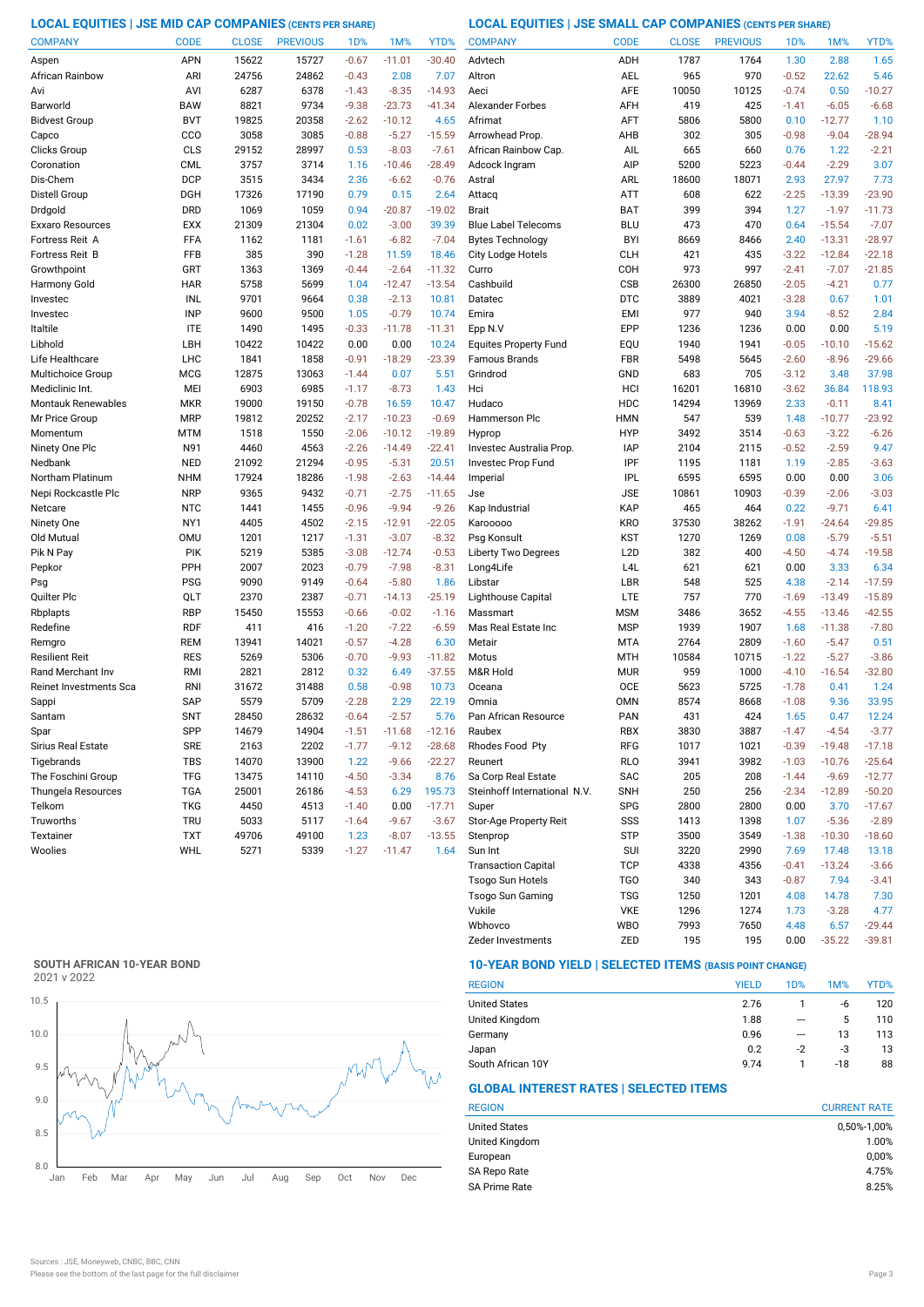**EUROPEAN INDICES**

normalised percentage performances



**AMERICAN INDICES**

normalised percentage performances



#### **ASIAN INDICES**

normalised percentage performances



Sources : JSE, Moneyweb, CNBC, BBC, CNN

# **GLOBAL MARKETS EUROPEAN MARKET COMMENTARY**

#### SELECTED HEADLINES

European stocks closed lower Tuesday as investors were rattled by fears of a looming recession. The pan-European Stoxx 600 closed down 1.1%, with the retail and travel sectors both dropping 3% to lead the losses as most sectors fell into negative territory. Tech shares were off by 2.5% after a profit warning from U.S. social media firm Snap and news of layoffs at European start-ups Klarna and Gorillas. On the data front in Europe, a flash purchasing managers' index (PMI) for the euro zone in May came in at 55.8, slightly ahead of estimates.



### **AMERICAN MARKET COMMENTARY**

### SELECTED HEADLINES

The Nasdaq Composite fell on Tuesday as fears from Snap's bleak warning spread to other tech names, while the Dow Jones Industrial Average rallied into the close from its lows of the day. The blue-chip stock index got a boost from UnitedHealth Group, which jumped 1.1% ahead of the close. Dow components McDonald's, Verizon and IBM all added more than 2%. The 10 year Treasury yield made a sudden move lower as investors fearing a recession crowded into bonds sending their prices higher. The 10-year Treasury yield slipped as low as about 2.73% on Tuesday after topping 3% earlier this year.



01 Apr 01 May

### **ASIAN MARKET COMMENTARY**

# SELECTED HEADLINES

Shares in Asia-Pacific nudged higher earlier this morning, with New Zealand's central bank announcing yet another 50-basis point rate hike. ″ A larger and earlier increase in the [official cash rate] reduces the risk of inflation becoming persistent, while also providing more policy flexibility ahead in light of the highly uncertain global economic environment," the RBNZ said in a release announcing the rate hike. Meanwhile, shares of dual-listed Chinese tech stocks in Hong Kong fell. Shares of Alibaba declined around 0.7% while JD.com and Baidu slipped 0.94% and 1.62%, respectively.



Please see the bottom of the last page for the full disclaimer Page 3